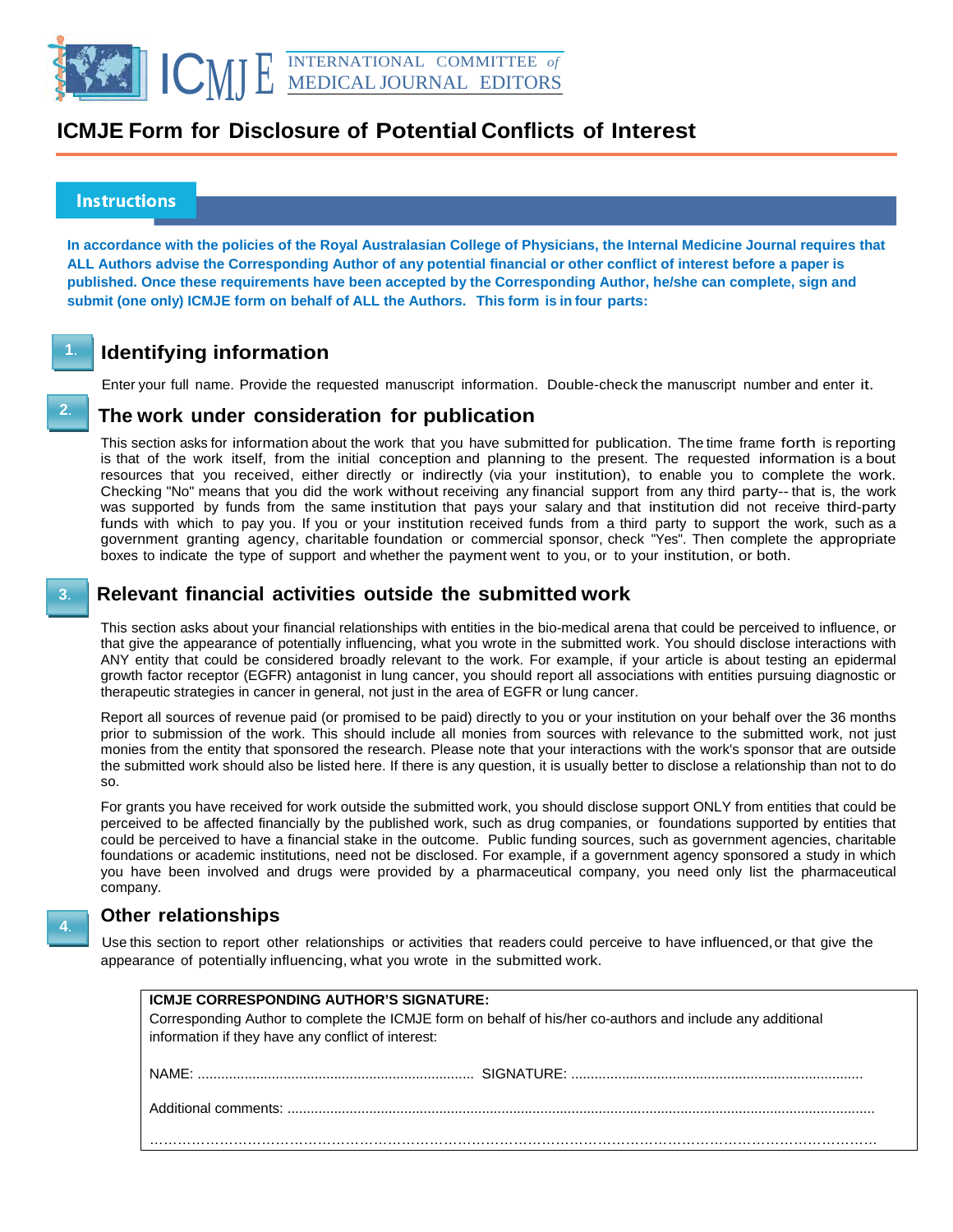

# **ICMJE Form for Disclosure of Potential Conflicts of Interest**

| <b>Section 1.</b><br><b>Identifying Information</b> |                        |                                    |
|-----------------------------------------------------|------------------------|------------------------------------|
| 1. Given Name (First Name)                          | 2. Surname (Last Name) | 3. Effective Date (07-August-2008) |
| 4. Are you the corresponding author?                | Yes<br>i No            |                                    |
| 5. Manuscript Title                                 |                        |                                    |
| 6. Manuscript Identifying Number (if you know it)   |                        |                                    |

#### **Section 2.** The Work Under Consideration for Publication

Did you or your institution at any time receive payment or services from a third party for any aspect of the submitted work (including but not limited to grants, data monitoring board, study design, manuscript preparation, statistical analysis, etc...)?

Complete each row by checking "No" or providing the requested information. If you have more than one relationship click the "Add" button to add a row. Excess rows can be removed by clicking the "X" button.

| The Work Under Consideration for Publication                                                                                                     |           |                                |                                         |                       |            |                        |
|--------------------------------------------------------------------------------------------------------------------------------------------------|-----------|--------------------------------|-----------------------------------------|-----------------------|------------|------------------------|
| <b>Type</b>                                                                                                                                      | <b>No</b> | <b>Money</b><br>Paid<br>to You | <b>Money to</b><br>Your<br>Institution* | <b>Name of Entity</b> | Comments** |                        |
| 1. Grant                                                                                                                                         |           |                                |                                         |                       |            | $\times$<br><b>ADD</b> |
| 2. Consulting fee or honorarium                                                                                                                  |           |                                |                                         |                       |            | ×                      |
| 3. Support for travel to meetings for<br>the study or other purposes                                                                             |           |                                |                                         |                       |            | <b>ADD</b><br>$\times$ |
| 4. Fees for participation in review<br>activities such as data monitoring<br>boards, statistical analysis, end<br>point committees, and the like |           |                                |                                         |                       |            | <b>ADD</b><br>$\times$ |
| 5. Payment for writing or reviewing<br>the manuscript                                                                                            |           |                                |                                         |                       |            | <b>ADD</b><br>$\times$ |
| 6. Provision of writing assistance,<br>medicines, equipment, or<br>administrative support                                                        |           |                                |                                         |                       |            | <b>ADD</b><br>$\times$ |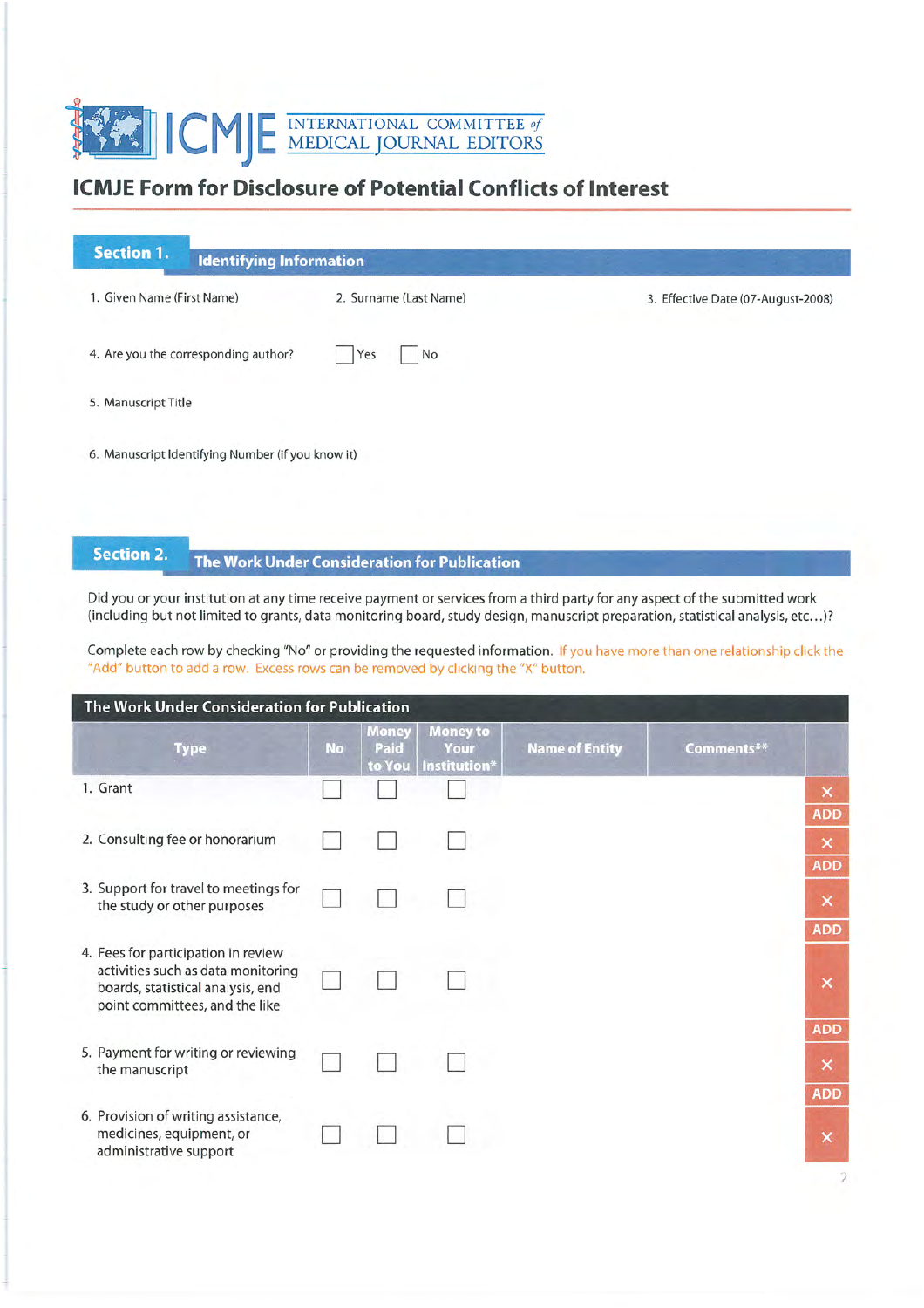# SENIC MINTERNATIONAL COMMITTEE of

## **ICMJE Form for Disclosure of Potential Conflicts of Interest**

| The Work Under Consideration for Publication |           |                      |          |                       |            |                         |  |
|----------------------------------------------|-----------|----------------------|----------|-----------------------|------------|-------------------------|--|
|                                              | <b>No</b> | <b>Money</b><br>Paid | Money to | <b>Name of Entity</b> | Comments** |                         |  |
|                                              |           |                      |          |                       |            | <b>ADD</b>              |  |
| 7. Other                                     |           |                      |          |                       |            | $\overline{\mathsf{x}}$ |  |
|                                              |           |                      |          |                       |            |                         |  |

\* This means money that your institution received for your efforts on this study.

\*\* Use this section to provide any needed explanation.

#### **Section 3.** Relevant financial activities outside the submitted work.

Place a check in the appropriate boxes in the table to indicate whether you have financial relationships (regardless of amount of compensation) with entities as described in the instructions. Use one line for each entity; add as many lines as you need by clicking the "Add +" box. You should report relationships that were present during the 36 months prior to submission.

Complete each row by checking "No" or providing the requested information. If you have more than one relationship click the "Add" button to add a row. Excess rows can be removed by clicking the "X" button.

| Relevant financial activities outside the submitted work         |           |                                       |                                         |               |                 |            |
|------------------------------------------------------------------|-----------|---------------------------------------|-----------------------------------------|---------------|-----------------|------------|
| <b>Type of Relationship (in</b><br>alphabetical order)           | <b>No</b> | <b>Money</b><br><b>Paid to</b><br>You | <b>Money to</b><br>Your<br>Institution* | <b>Entity</b> | <b>Comments</b> |            |
| 1. Board membership                                              |           |                                       |                                         |               |                 | $\times$   |
|                                                                  |           |                                       |                                         |               |                 | <b>ADD</b> |
| 2. Consultancy                                                   |           |                                       |                                         |               |                 | ×          |
|                                                                  |           |                                       |                                         |               |                 | <b>ADD</b> |
| 3. Employment                                                    |           |                                       |                                         |               |                 | ×          |
|                                                                  |           |                                       |                                         |               |                 | <b>ADD</b> |
| 4. Expert testimony                                              |           |                                       |                                         |               |                 | ×          |
|                                                                  |           |                                       |                                         |               |                 | <b>ADD</b> |
| 5. Grants/grants pending                                         |           |                                       |                                         |               |                 | $\times$   |
|                                                                  |           |                                       |                                         |               |                 | <b>ADD</b> |
| 6. Payment for lectures including<br>service on speakers bureaus |           |                                       |                                         |               |                 | $\times$   |
|                                                                  |           |                                       |                                         |               |                 | <b>ADD</b> |
| 7. Payment for manuscript<br>preparation                         |           |                                       |                                         |               |                 | $\times$   |